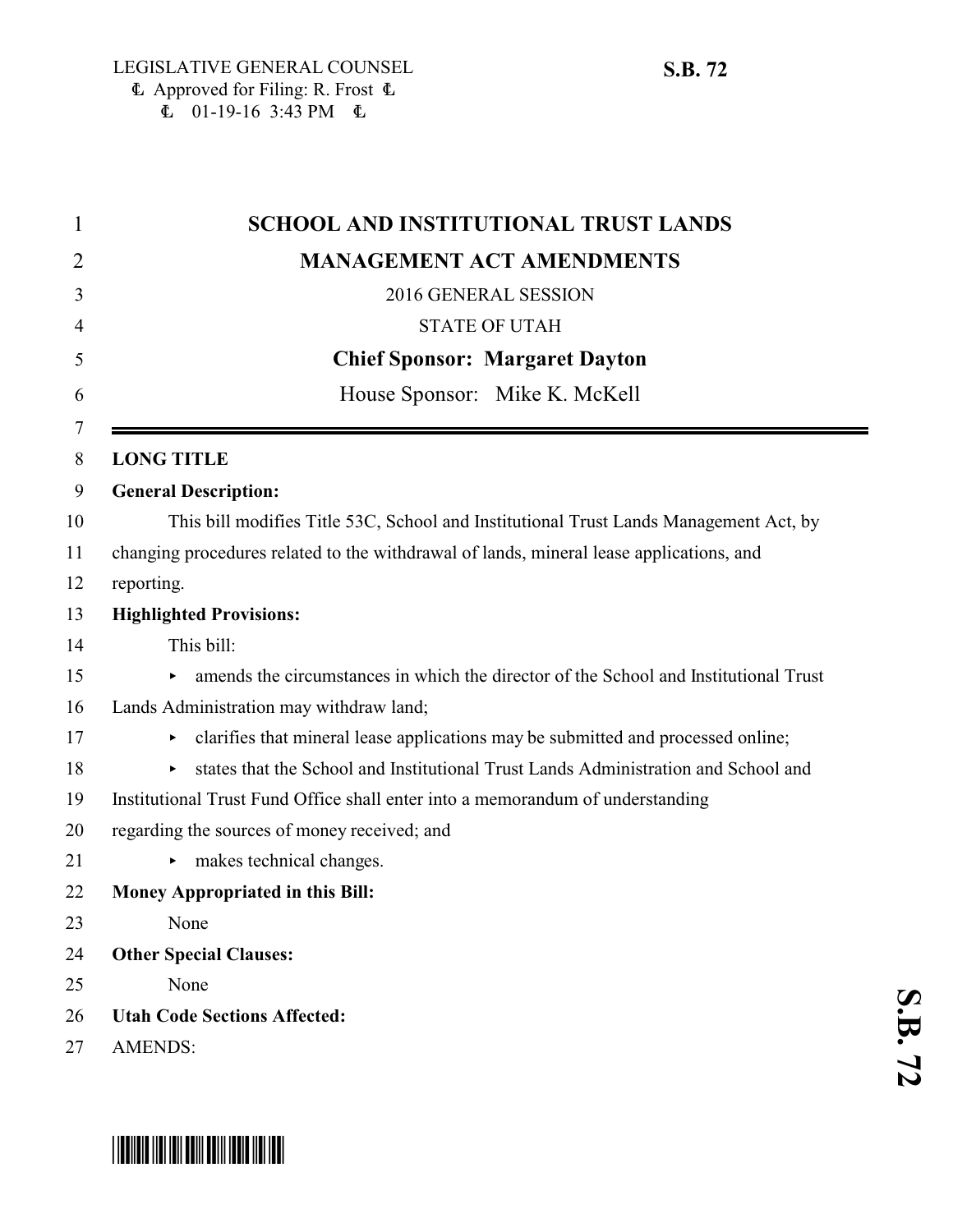<span id="page-1-0"></span>**S.B. 72 01-19-16 3:43 PM**

<span id="page-1-1"></span>

| 53C-2-105, as last amended by Laws of Utah 2011, Chapter 247                                        |
|-----------------------------------------------------------------------------------------------------|
| 53C-2-301, as last amended by Laws of Utah 2011, Chapter 247                                        |
| 53C-2-407, as last amended by Laws of Utah 2011, Chapter 247                                        |
| 53C-3-102, as last amended by Laws of Utah 2014, Chapter 426                                        |
| Be it enacted by the Legislature of the state of Utah:                                              |
| Section 1. Section 53C-2-105 is amended to read:                                                    |
| 53C-2-105. Withdrawal of trust lands from leasing, disposition, or use.                             |
| (1) The director may at any time withdraw trust lands from:                                         |
| $[\text{(+)}]$ (a) applications for leasing, permitting, sale, or other disposition of any nature   |
| upon a finding that the interests of the trust would best be served through withdrawal; or          |
| $[\frac{1}{2}]$ (b) surface occupancy or [use] one or more specific uses upon a finding that        |
| continued occupancy or use would cause:                                                             |
| $(i)$ resource degradation[ $:$ ];                                                                  |
| (ii) interference with the activities of the administration or the administration's                 |
| authorized lessees or permittees; or                                                                |
| a threat to public safety.<br>(iii)                                                                 |
| The director may, by rule and subject to Subsection (3), withdraw trust lands from<br>(2)           |
| public target shooting.                                                                             |
| (3) Before board review of a rule, as described in Subsection $53C-1-303(1)(c)$ , that              |
| withdraws land from public target shooting, the director shall consult with:                        |
| (a) the sheriff of the county where the proposed withdrawal will occur; and                         |
| (b) representatives from leading sports shooting organizations.                                     |
| Section 2. Section 53C-2-301 is amended to read:                                                    |
| 53C-2-301. Trespassing on trust lands -- Penalties.                                                 |
| (1) A person is liable for the civil damages prescribed in Subsection (2) and, unless a             |
| greater penalty is prescribed in another part of the law, is guilty of a class B misdemeanor if the |
| person, without written authorization from the director:                                            |
| (a) removes, extracts, uses, consumes, or destroys any mineral resource, gravel, sand,              |
| soil, vegetation, water resource, or improvement on trust lands;                                    |
| (b) grazes livestock on trust lands;                                                                |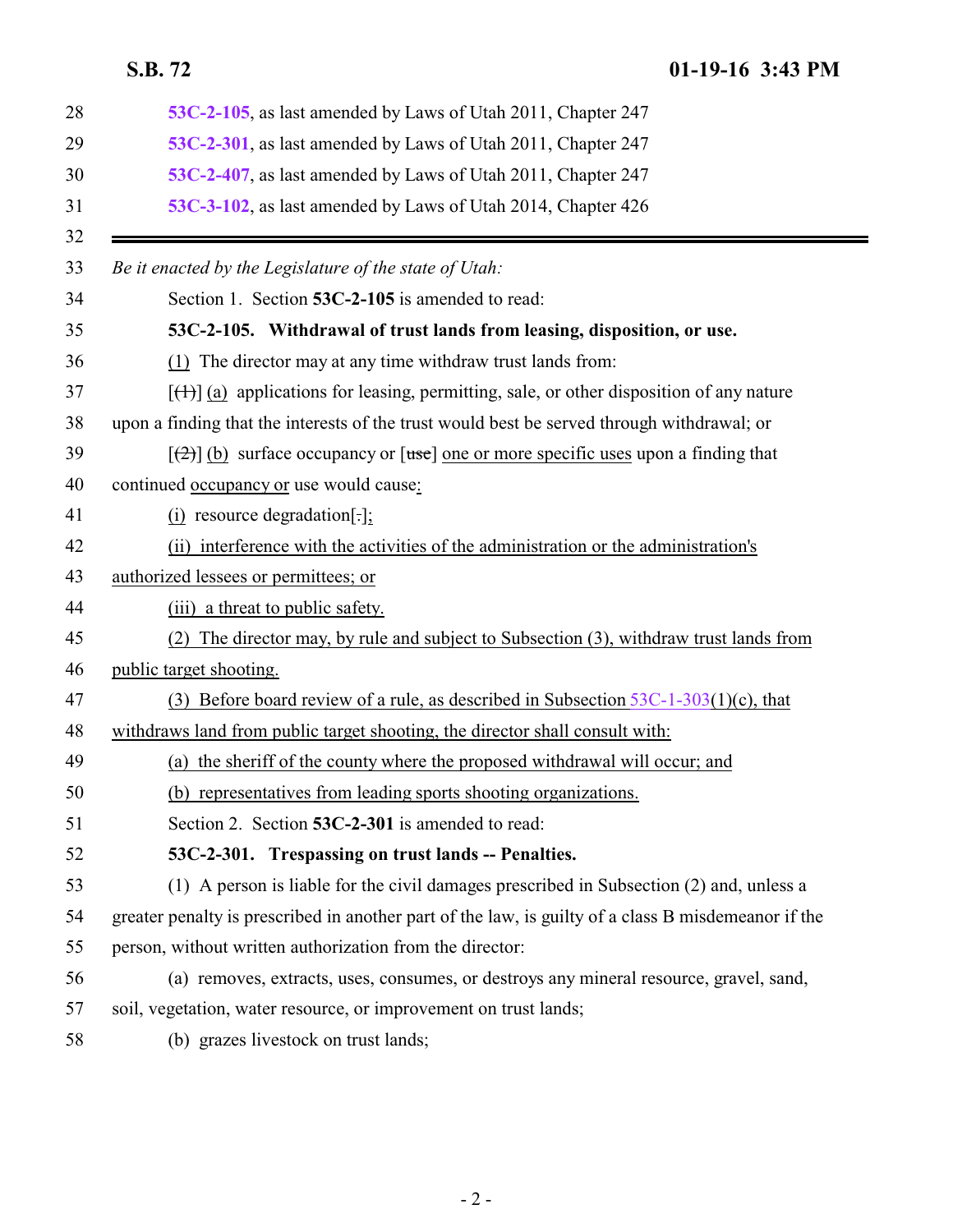# **01-19-16 3:43 PM S.B. 72**

<span id="page-2-0"></span>

| 59 | (c) uses, occupies, or constructs improvements or structures on trust lands;                    |
|----|-------------------------------------------------------------------------------------------------|
| 60 | (d) uses or occupies trust lands for more than 30 days after the cancellation or                |
| 61 | expiration of written authorization;                                                            |
| 62 | (e) knowingly and willfully uses trust lands for commercial gain;                               |
| 63 | (f) appropriates, alters, injures, or destroys any improvement or any historical,               |
| 64 | prehistorical, archaeological, or paleontological resource on trust lands;                      |
| 65 | (g) trespasses upon, uses, commits waste, dumps refuse, or occupies trust land;                 |
| 66 | (h) interferes with the activities of an employee or agent of the administration on trust       |
| 67 | lands; or                                                                                       |
| 68 | (i) interferes with activities of a lessee or other person $[\text{which}]$ that have been      |
| 69 | authorized by the administration, whether or not the trust land has been withdrawn from         |
| 70 | occupancy or use pursuant to Subsection $53C-2-105(1)(b)$ .                                     |
| 71 | (2) A person who commits any act described in Subsection (1) is liable for damages in           |
| 72 | the amount of whichever of the following is greatest:                                           |
| 73 | (a) three times the value at the point of sale of the mineral or other resource removed,        |
| 74 | destroyed, or extracted;                                                                        |
| 75 | (b) three times the amount of damage committed;                                                 |
| 76 | (c) three times the cost to cure the damage;                                                    |
| 77 | (d) three times the value of any losses suffered as a result of interference with               |
| 78 | authorized activities; or                                                                       |
| 79 | (e) three times the consideration which would have been charged by the director for             |
| 80 | use of the land during the period of trespass.                                                  |
| 81 | (3) In addition to the damages described in Subsection (2), a person found guilty of a          |
| 82 | criminal act under Subsection (1) is subject to the penalties provided in Title 76, Chapter 3,  |
| 83 | Punishments.                                                                                    |
| 84 | (4) The director shall deposit money collected under this section in the fund in which          |
| 85 | like revenues from that land would be deposited.                                                |
| 86 | (5) The director may award a portion of any of the damages collected under this section         |
| 87 | in excess of actual damages to the general fund of the county in which the trespass occurred as |
| 88 | a reward for county assistance in the apprehension and prosecution of the trespassing party.    |
| 89 | Section 3. Section 53C-2-407 is amended to read:                                                |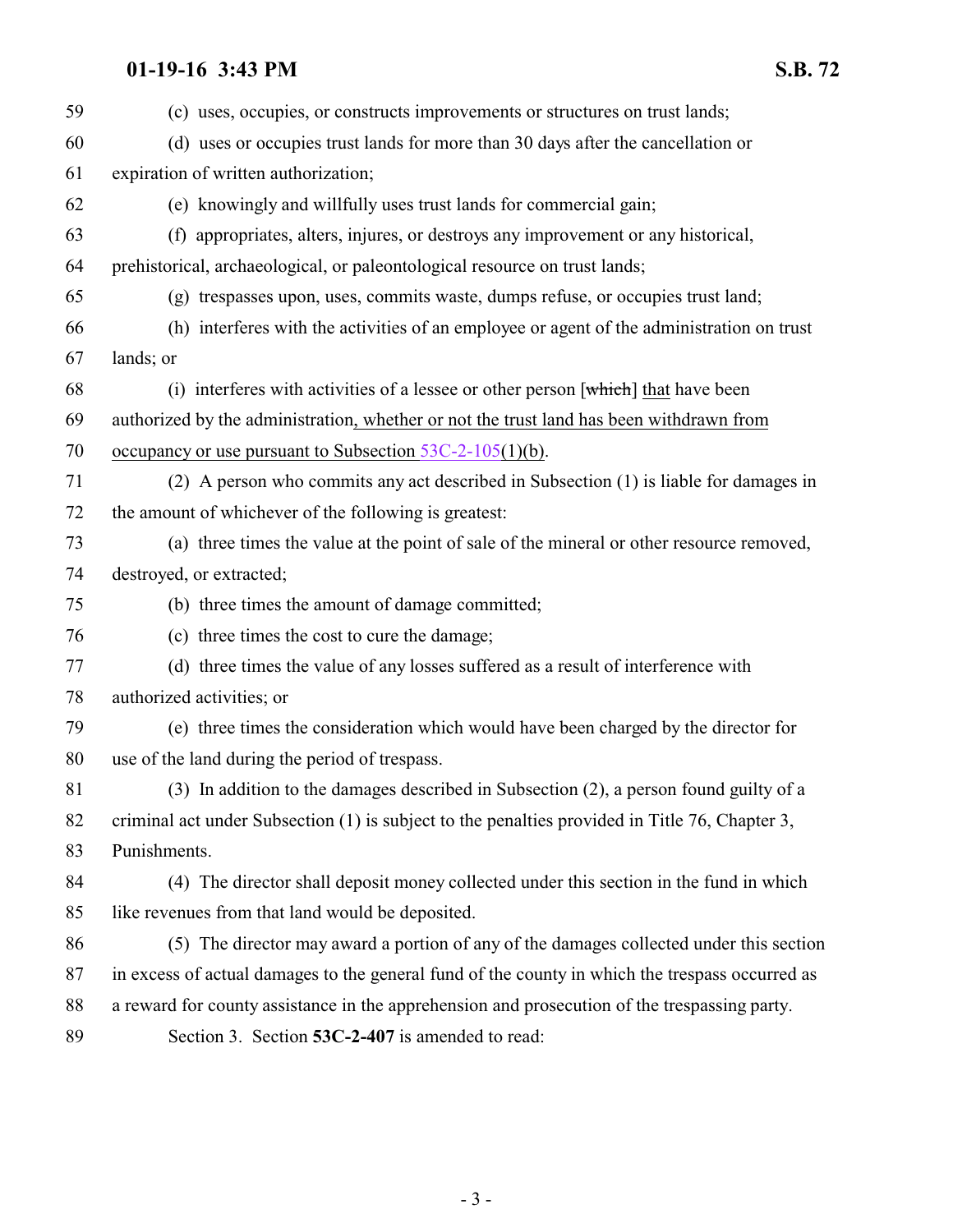**S.B. 72 01-19-16 3:43 PM**

| 90  | 53C-2-407. Mineral lease application procedures.                                                   |
|-----|----------------------------------------------------------------------------------------------------|
| 91  | (1) Lands that are not encumbered by a current mineral lease for the same resource, a              |
| 92  | withdrawal order, or other rule of the director prohibiting the lease of the lands, may be offered |
| 93  | for lease as provided in this section or may, with board approval, be committed to another         |
| 94  | contractual arrangement under Subsection $53C-2-401(1)(d)$ .                                       |
| 95  | (2) (a) A notice of the land available for leasing shall be posted in the administration's         |
| 96  | office or on the administration's website.                                                         |
| 97  | (b) The notice shall:                                                                              |
| 98  | (i) describe the land;                                                                             |
| 99  | (ii) indicate what mineral interest in each tract is available for leasing; and                    |
| 100 | (iii) state the last date, which shall be no less than 15 days after the notice is posted, on      |
| 101 | which bids may be received.                                                                        |
| 102 | (3) (a) Applications for the lease of lands filed in the administration's office or online         |
| 103 | before the closing date stated in the notice shall be considered to be filed simultaneously.       |
| 104 | (b) The applications shall be:                                                                     |
| 105 | (i) submitted in sealed envelopes or as required by the online bidding process; and                |
| 106 | (ii) [opened] disclosed in the administration's office at 10 a.m. of the first business day        |
| 107 | following the last day on which bids may be received.                                              |
| 108 | (c) Leases shall be awarded to the highest responsible, qualified bidder, in terms of the          |
| 109 | bonus paid in addition to the first year's rental, who submitted a bid in the manner required.     |
| 110 | (d) In cases of identical bids of successful bidders:                                              |
| 111 | (i) the right to lease shall be determined by drawing or oral auction;                             |
| 112 | (ii) the determination of whether to award the lease by drawing or oral auction shall be           |
| 113 | made at the sole discretion of the director; and                                                   |
| 114 | (iii) the drawing or oral auction shall be held in public at the administration's office in a      |
| 115 | manner calculated to optimize the return to the trust land beneficiary.                            |
| 116 | (4) (a) At the discretion of the director, mineral leases may be offered at an oral public         |
| 117 | auction.                                                                                           |
| 118 | (b) The director may set a minimum bid for a public auction.                                       |
| 119 | (5) The director may award a mineral lease without following the competitive bidding               |
| 120 | procedures specified in Subsections (3) and (4) or conducting an oral public auction, if the       |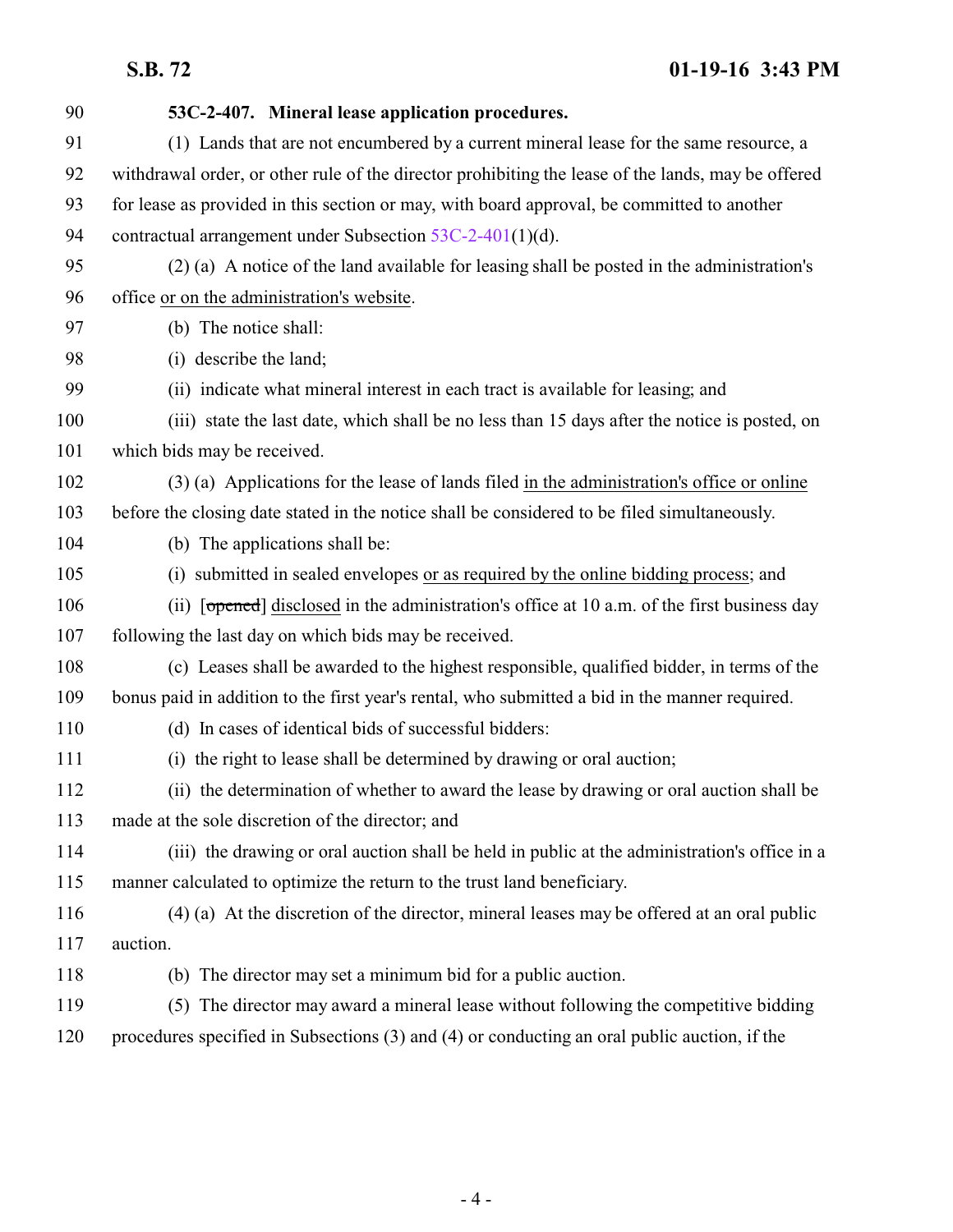## **01-19-16 3:43 PM S.B. 72**

| 121 | mineral lessee waives or relinquishes to the trust a prior mining claim, mineral lease, or other                             |
|-----|------------------------------------------------------------------------------------------------------------------------------|
| 122 | right which in the opinion of the director might otherwise:                                                                  |
| 123 | (a) defeat or encumber the selection of newly acquired land, either for indemnity or                                         |
| 124 | other purposes, or the acquisition by the trust of any land; or                                                              |
| 125 | (b) cloud the title to any of those lands.                                                                                   |
| 126 | (6) Following the awarding of a lease to a successful bidder, deposits, except filing                                        |
| 127 | fees, made by unsuccessful bidders shall be returned to those bidders.                                                       |
| 128 | (7) (a) Subject to Section $53C-2-104$ , lands acquired through exchange or indemnity                                        |
| 129 | selection from the federal government shall be subject to the vested rights of unpatented                                    |
| 130 | mining claimants under the Mining Law of 1872, as amended, and other federal vested rights,                                  |
| 131 | both surface and minerals.                                                                                                   |
| 132 | (b) Subsection $(7)(a)$ does not prevent the director from negotiating the                                                   |
| 133 | accommodation of vested rights through any method acceptable to the parties.                                                 |
| 134 | (8) The director may lease lands $\left[\frac{\text{in the order in}}{\text{in}}\right]$ for which applications are filed or |
| 135 | submitted online if:                                                                                                         |
| 136 | (a) the director offers trust lands for lease for mineral purposes according to the                                          |
| 137 | procedures in Subsections (3) through (6) and the lands are not leased; or                                                   |
| 138 | (b) a period of time of not less than one year but less than three years has elapsed                                         |
| 139 | following:                                                                                                                   |
| 140 | (i) a revocation of a withdrawal; or                                                                                         |
| 141 | (ii) the date an existing mineral lease is canceled, relinquished, surrendered, or                                           |
| 142 | terminated.                                                                                                                  |
| 143 | Section 4. Section 53C-3-102 is amended to read:                                                                             |
| 144 | 53C-3-102. Deposit and allocation of money received.                                                                         |
| 145 | (1) (a) The director shall pay to the School and Institutional Trust Fund Office, created                                    |
| 146 | in Section 53D-1-201, all money received, accompanied by a statement showing the respective                                  |
| 147 | sources of this money.                                                                                                       |
| 148 | $(f(b)$ Each source shall be classified as to sales, rentals, royalties, interest, fees,                                     |
| 149 | penalties, and forfeitures.                                                                                                  |
| 150 | (b) The administration and the School and Institutional Trust Fund Office shall enter                                        |
|     |                                                                                                                              |

<span id="page-4-0"></span>151 into a memorandum of understanding detailing: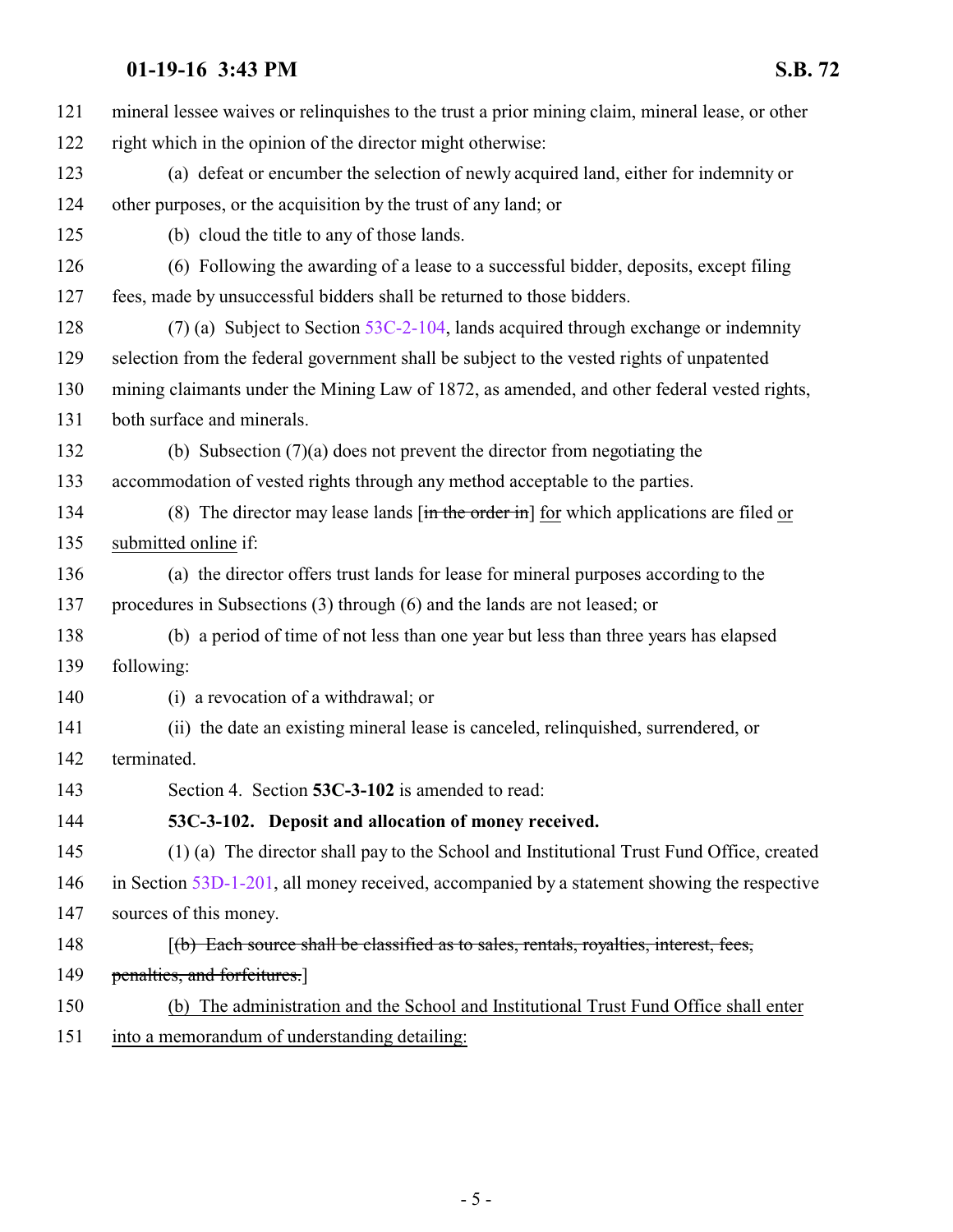### **S.B. 72 01-19-16 3:43 PM**

 (i) the classification of sources of money; and (ii) other relevant information, as determined by the administration and the School and Institutional Trust Fund Office. (2) All money received from the sale of lands granted by Section 6 of the Utah Enabling Act for the support of the common schools, all money received from the sale of lands selected in lieu of those lands, all money received from the United States under Section 9 of the Utah Enabling Act, all money received from the sale of lands or other securities acquired by the state from the investment of those funds, all sums paid for fees, all forfeitures, and all penalties paid in connection with these sales shall be deposited in the Permanent State School Fund. (3) All money received from the sale or other disposition of institutional trust lands granted to the state by the United States under Section 7, 8, or 12 of the Utah Enabling Act, and all sums paid for fees, forfeitures, and penalties received in connection with these sales or dispositions shall go to the respective permanent funds established for the benefit of those institutions under the Utah Enabling Act and the Utah Constitution. (4) (a) All lands acquired by the state through foreclosure of mortgages securing school or institutional trust funds or through deeds from mortgagors or owners of those lands shall become a part of the respective school or institutional trust lands. (b) All money received from these lands shall be treated as money received from school or institutional trust lands. (5) All money received from the sale of lands acquired by the state through foreclosure of mortgages securing trust funds or through deeds from mortgagors or owners of such lands, whether a profit is realized or a loss sustained on the principal invested, shall be regarded as principal and shall go into the principal or permanent fund from which it was originally taken in reimbursement of that fund, with profits being used to offset losses. (6) (a) All money received by the director as a first or down payment on applications to purchase, permit, or lease trust lands or minerals shall be paid to the state treasurer and held in suspense pending final action on those applications. (b) After final action the payments received under Subsection (6)(a) shall either be credited to the appropriate fund or account, or refunded to the applicant in accordance with the action taken.